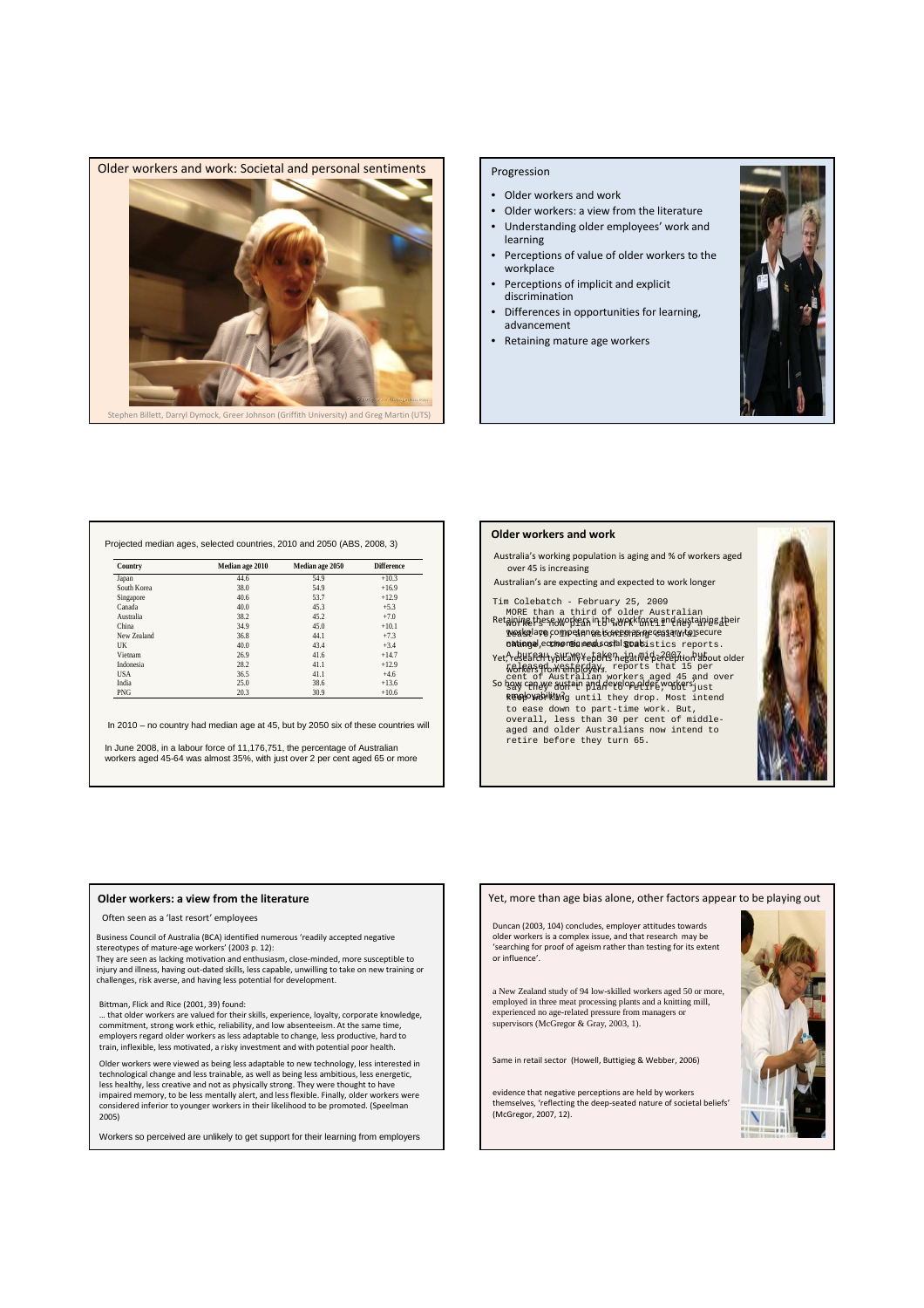### Older workers' capacities:

possess many qualities that employers seek in employees (e.g. reliability, punctuality, productivity, problem-solvers etc) (McIntosh);

- less likely to leave than younger employees;
- remain effective in most work roles until retirement;
- respond well to retraining, and can quickly improve skills that have not been practiced;
- experience decline in muscle strength, sight, speed of perception and response, but further develop competence to judge, sense of responsibility) (EU report); and

evidence of increased accident rate of OWs is mixed.



# Understanding older employees' work and learning 60 interviews with older workers and employers of older workers (50 one-on-one and two focus groups) Drawn from a range of occupations: professional, para-professional, technical managerial, trades, and service worker kinds of occupations. The age ranges were: 45-49 (26%), 50-54 (26%), 55-59 (32%), 6-64 (13%) and 65-69 (3%). Quantitative section followed by questions about: (i) their learning; (ii) perceptions of standing of older workers; (iii) workplace support; (iv) educational support and (v) access to other kinds of support. Some findings reported here from these interviews

## Perceptions of value of older workers to workplaces

38 out of 50 interviewees unaware of any age bias

7 reported anecdotal or suspected discrimination

5 reported actual discrimination

OWs reported as being really essential component of the workforce, of whom younger workers were in awe.

Other positive comments included reliability, competence, availability, high work ethic and strategic (i.e. long term views).

Need to protect younger workers, who might get steam rolled, and also are more likely to be on contracts. Older workers treated better and given the best work.

All of this ran counter to expectations



### **Perceptions of implicit and explicit discrimination**

"I guess it really would depend on the field. If you're talking about concreters, they're really old at 40. If you're talking about academics, well for me, age is wisdom, so the later in life you're doing that sort of thing, the more information you're going to carry around in your head. It really depends on the field of work."

Some work becomes too hard (Steve)

Then, some industries might be less tolerant of older workers. Dick talks about his experiences in advertising:

I haven't known security of employment for years, since I came out of the multinational ad agencies; it's always been freelance. Yeah, mate, I termed it the underbelly of Brisbane advertising about five years ago, like you fall out of the multinationals when you reach a certain age in advertising. Like advertising would have to be the worst industry for age, really.

Because advertising is seen as new and cutting edge and young and groovy; it's not about old and, you know -- The older guys are running the agene they're soon moved on too because you've always got a younger, brighter star coming up behind you.

But, less age bias in his current public service position

### Differences in opportunities for learning and advancement

General finding that all respondents had access to learning opportunities.

The larger the organisation, the greater the access

However, opportunities played out in different ways.

Younger workers often have opportunities for going on courses Some older workers resented this, others said it was okay,

because these employees needed them, also more compliant

Employers seen as gatekeepers in the provision of opportunities Opportunities for advancement differed according to work as well as age

Perceptions of older workers either not wanting to secure advancement, or else they would have shown interest earlier.

Younger people more likely to be given opportunities for promotion than older workers, however, older workers might not be seeking promotion



### Sustaining mature age workers: so what?

- From our sample, there was no clear consistent pattern of agerelated bias
- Securing development opportunities (i.e. workplace or institutional support) may be premised on factors other than age (kinds of work, kinds of workplaces, individuals' themselves)
- Younger workers may get training opportunities
- Likely to leave the workforce if their personal needs are not met Yet, all workers will require access to developmental
- experiences, and of the kind to access 'new' learning
- Likely need for these experiences to be supported to greater and lesser degree depending upon kinds of work and workplaces, and workers themselves